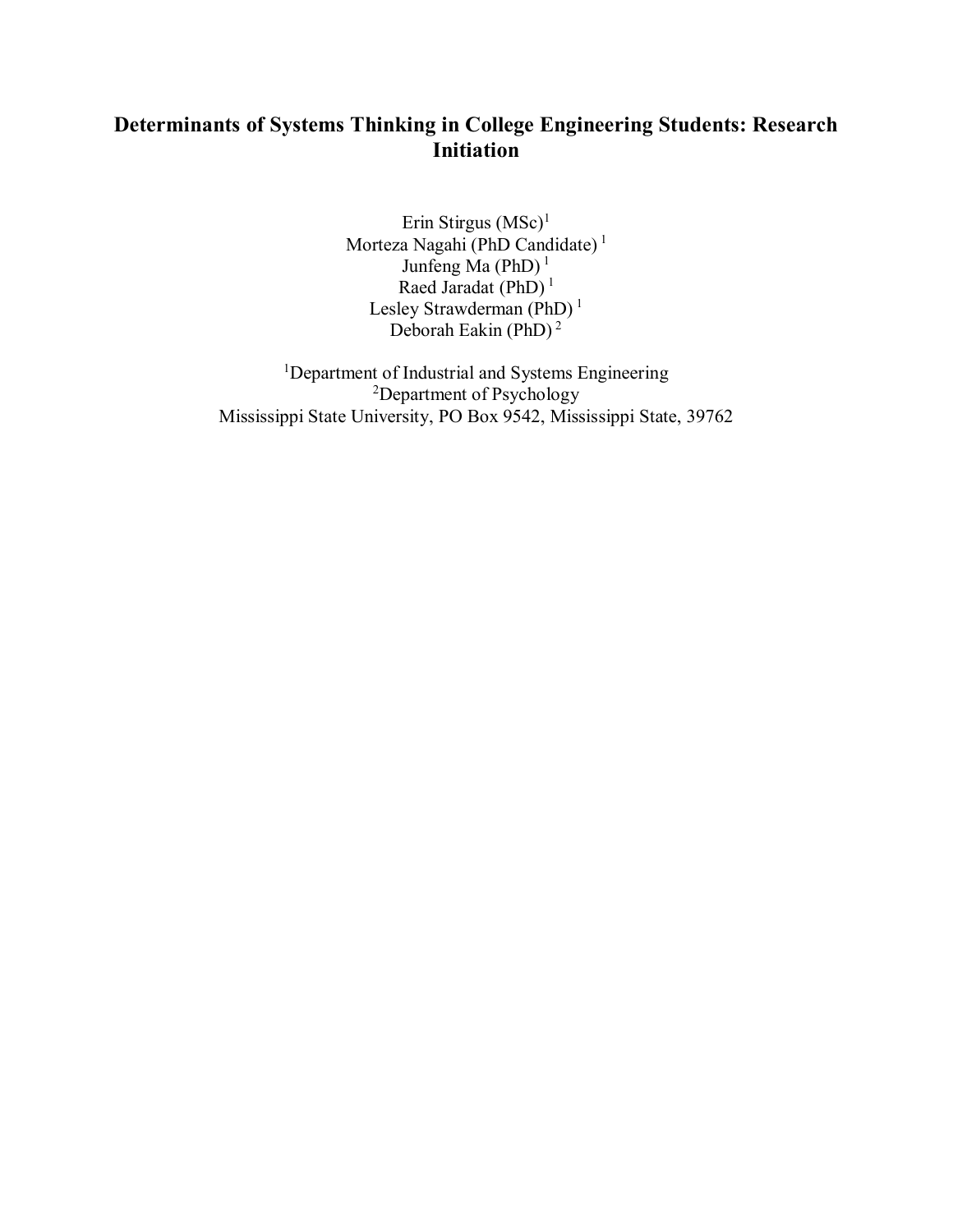# **Determinants of Systems Thinking in College Engineering Students: Research Initiation**

#### **Abstract**

As the world becomes increasingly complicated, systems thinking continues to gain recognition as an important and necessary skill for future engineers. Systems thinking does not replace traditional technical skills required of engineers; rather, it provides a complementary skillset to help better navigate complex systems and their corresponding problems. The increasing complexity of U.S. industries demands that universities train and educate future engineers with systems-thinking skills to solve the range of interconnected problems companies may face. Many factors have the potentials to impact systems-thinking skills. This paper aims to identify the effects of potential impacting factors on the systems-thinking skillset. Current college engineering students were the target population of the study. Structural Equation Modeling was performed to quantify the relationship between systems-thinking skills and potential impacting factors. The results of this study indicated that employment status would affect the overall systems-thinking skills of the engineering students and the engineering students with outside job experience will score higher than students without outside job experience in the systems-thinking skills.

*Keywords*: systems thinking skills, engineering education, complex systems problem-solving, impacting factors.

#### **Introduction**

The world around us is constantly moving, changing to accommodate for systems that are considered better or improved. Complex system problems are those marked as having increasing complexity, excessive information, ambiguity, emergence and high levels of uncertainty. Dealing with problems exhibiting these characteristics requires non-technological, inherently social, organizational, and political knowledge [1], [2]. In response to effective problem-solving in the domain of complex systems, systems thinking evolved to include a wide variety of accepted approaches and techniques. Checkland [3] described systems thinking as the thought process which demonstrates the ability to think and speak in a new holistic language in order to understand and deal with complex systems problems. With this new discipline, identifying potential factors that affect systems thinking is important in establishing more effective ways to educate students to increase the workforce's effectiveness in dealing with complex systems problems. Exposing the factors that are significant toward providing students' foundation of systems thinking will better serve students' future in the industrial, academic, healthcare, military, and other sectors [4], [5]. However, to the best of our knowledge, there is no prior study explored the factors that affect systems thinking in college-age students. This study aims to close this gap and investigate what factors potentially lead to higher systems-thinking skills in college students, specifically engineering students. The potential factors assessed in this study will include gender, level of education, internship/cooperative participation, employment status, and grade point average  $(GPA)$ .

#### **Systems-Thinking Skills and Impacting Factors**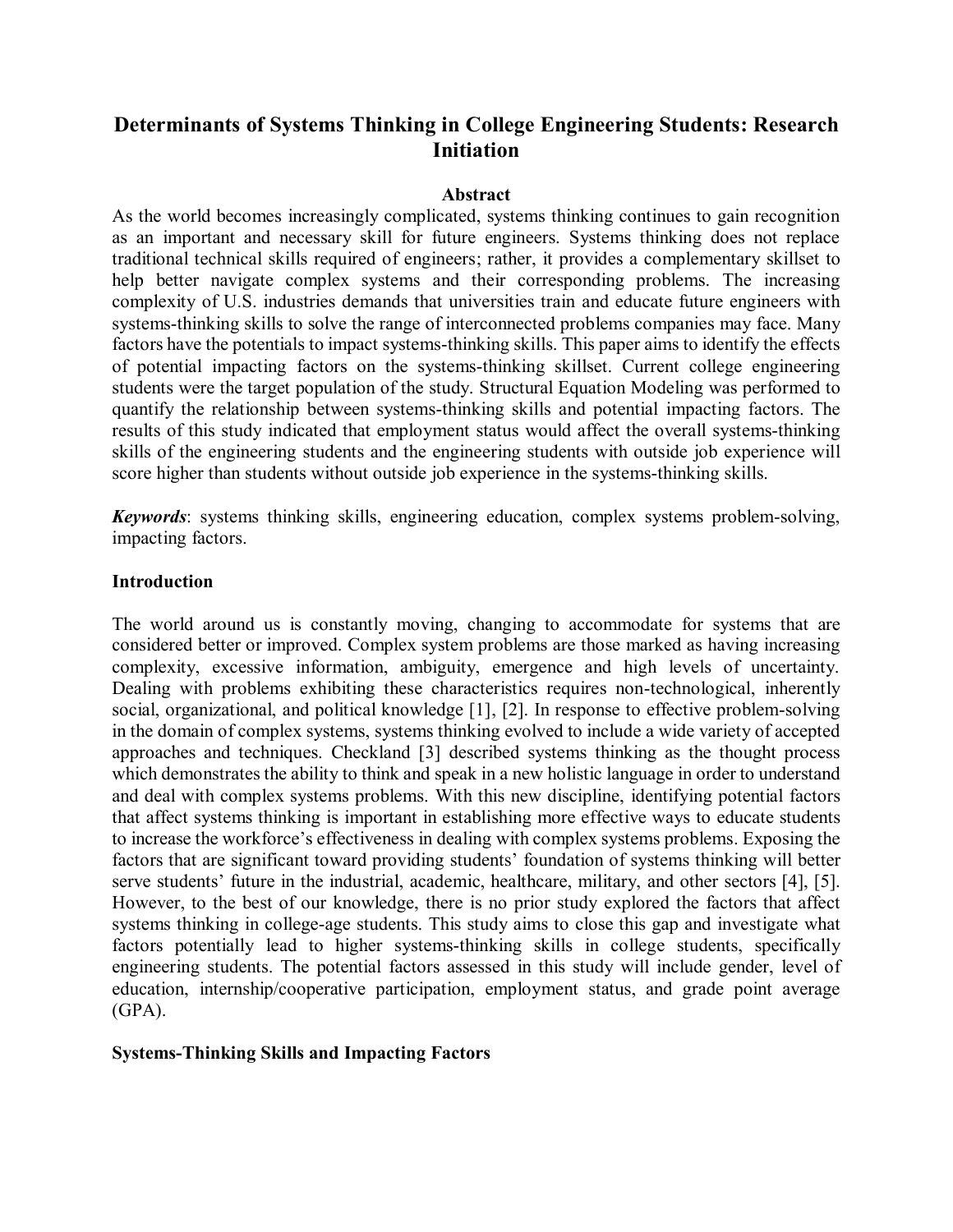Prior studies assessed an individual's systems thinking using different systems thinking characteristics and measurements within education domain. For example, Hopper and Stave [6] developed ways to assess the effectiveness of systems thinking interventions in the field of education by defining systems thinking, determining what systems thinking interventions were being used in the current education models, and describing how the effects of interventions have been measured. Their definition uses the learning objectives in Bloom et al.'s [7] taxonomy to create their own proposed taxonomy as it pertains to systems thinking. Hopper and Stave's [6] taxonomy consisted of different measures including "recognizing interconnections, identifying feedback, understanding dynamic behavior, differentiating types of variables and flows, using conceptual models, creating simulation models, and testing policies (p. 17)." Sweeny and Sterman [8] developed a list of systems thinking characteristics to evaluate students' capability to understand the dynamic behavior of the complex problem. These characteristics included "understand how the behavior of a system arises from the interaction of its agents over time (i.e., dynamic complexity), discover and represent feedback processes (both positive and negative) hypothesized to underlie observed patterns of system behavior, identify stock and flow relationships, recognize delays and understand their impact, identify nonlinearities, and recognize and challenge the boundaries of mental (and formal) models (p. 250)." Resnick [9] verified the decentralized thinking capability among young students using 'programmable bricks'—"a tiny, portable computer embedded inside a LEGO® brick." Assaraf and Orion [10] examined the system thinking among the junior high school level students in the context of earth system education. Frank [5] tested the cognitive aptitude and systems thinking of a group of engineers by an instrument called 'capacity for engineering systems thinking.'

Previous studies have been conducted to explore how various factors affect college-aged students in different capacities. These factors measured were higher-order thinking, academic success, and academic performance. Prayoonsri et al. [11] found that classroom environment, psychological characteristics, intellectual characteristics, and family characteristics affect the higher-order thinking of students. Yigermal [12] showed that gender differences, the university entrance exam, and hours spent studying affecting the academic performance of undergraduate students. Okudan and Mohammed [13] and Oland et al. [14] showed that the student's gender and race were influencing factors in students' success. Weiser and Riggio [15] mentioned the potential correlation between a student's GPA and academic success. No study has concentrated on testing the impact of potential factors on the students' systems-thinking skills in dealing with complex systems problems. This research aims to evaluate which of these previously studied factors benefit or suppress the students' systems thinking ability to deal with multifaceted structures.

#### **Methods**

Based on the literature review  $[11] - [15]$ , all above-mentioned factors were found to potentially influence students' academic success and performance. Therefore, five impacting factors (gender, education classification, internship experience, outside work, and GPA) were measured to determine their impact on systems-thinking skills. The gender option included male, female, or other. The students' education classification included freshmen, sophomores, juniors, seniors, and graduate students. The students' participation in an internship or cooperative education experience was a yes/no option with outside work (i.e., co-ops or internships) excluded but including any paid work to complete a task or tasks while attending school. Employment status is the generalized term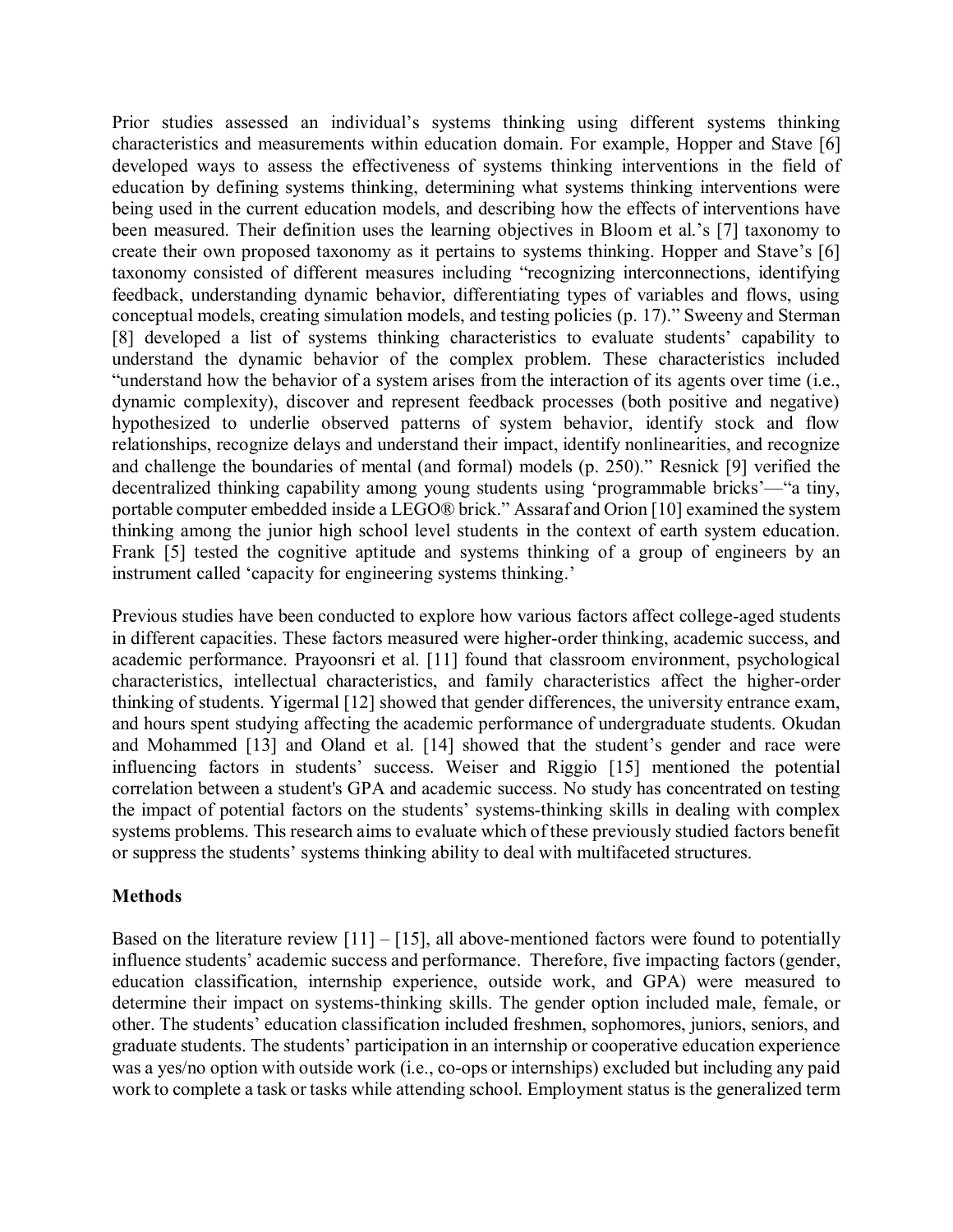to indicate whether a student was employed. GPA describes students' academic achievement over their time at a particular institution or institutions. Jaradat's [1], [2] Systems-Thinking Skills instrument was used to gauge how an individual deals with complex problems. The instrument measures how holistically an individual handles complex problems and gives a score by analyzing seven major dimensions of systems thinking, for more detail about how the instrument was developed and how it works refer to [1], [2], [16], [17]).

Systems-thinking skills were measured using an online survey. The first part of the survey asked five questions about students' gender information, education level, internship/co-op opportunities, employment status, and grade point average. The second part of the survey used Jaradat's [1], [2] Systems Thinking-Skills instrument (39 questions). The questions factor into seven factors, including Complexity, Integration, Interconnectivity, Tolerant of Change, Emergence, holism and flexibility (see Table 1).

| <b>Less Systemic (Reductionist)</b>                                                                                                                                                                                                             | <b>Dimension</b>                                                                                                   | More Systemic (Holistic)                                                                                                                                                                                                                    |  |  |  |
|-------------------------------------------------------------------------------------------------------------------------------------------------------------------------------------------------------------------------------------------------|--------------------------------------------------------------------------------------------------------------------|---------------------------------------------------------------------------------------------------------------------------------------------------------------------------------------------------------------------------------------------|--|--|--|
| <b>Simplicity (S)</b> : Avoid uncertainty, work on linear<br>problems, prefer best solution, and prefer small-<br>scale problems.                                                                                                               | Level of Complexity: Comfort with<br>multidimensional problems and limited<br>system understanding.                | Complexity (C): Expect uncertainty, work<br>on multidimensional problems, prefer a<br>working solution, and explore the<br>surrounding environment.                                                                                         |  |  |  |
| Autonomy (A): Preserve local autonomy, trend<br>more toward independent decision and local<br>performance level.                                                                                                                                | Level of Integration: Balance between<br>local level autonomy versus system<br>integration.                        | Integration (G): Preserve global integration,<br>trend more toward dependent decisions and<br>global performance.                                                                                                                           |  |  |  |
| <b>Isolation (N):</b> Inclined to local interaction, follow<br>detailed plan, prefer to work individually, enjoy<br>working in small systems, and interested more in<br>cause-effect solution.                                                  | <b>Level of Interaction:</b><br>Interconnectedness in coordination and<br>communication among multiple<br>systems. | Interconnectivity (I):<br>Inclined to global interactions, follow<br>general plan, work within a team, and<br>interested less in identifiable cause-effect<br>relationships                                                                 |  |  |  |
| <b>Resistance to Change (V): Prefer taking few</b><br>perspectives into consideration, over specify<br>requirements, focus more on internal forces, like<br>short-range plans, tend to settle things, and work<br>best in a stable environment. | <b>Level of Change:</b> Comfort with rapidly<br>shifting systems and situations.                                   | Tolerant of Change (Y): Prefer taking<br>multiple perspectives into consideration,<br>underspecify requirements, focus more on<br>external forces, like long-range plans, keep<br>options open, and work best in a changing<br>environment. |  |  |  |
| Stability (T): Prepare detailed plans beforehand,<br>focus on the details, uncomfortable with<br>uncertainty, believe work environment is under<br>control, and enjoy objectivity and technical<br>problems.                                    | Level of Uncertainty: Acceptance of<br>unpredictable situations with limited<br>control.                           | Emergence (E): React to situations as they<br>occur, focus on the whole, comfortable with<br>uncertainty, believe work environment is<br>difficult to control, and enjoy subjectivity<br>and non-technical problems.                        |  |  |  |
| Reductionism (R): Focus on particulars and prefer<br>analyzing the parts for better performance.                                                                                                                                                | Systems Worldview: Understanding<br>system behavior at the whole versus<br>part level.                             | Holism (H): Focus on the whole, interested<br>more in the big picture, and interested in<br>concepts and abstract meaning of ideas.                                                                                                         |  |  |  |
| <b>Rigidity (D):</b> Prefer not to change, like determined<br>plans, not open to new ideas, and motivated by<br>routine.                                                                                                                        | Level of Flexibility: Accommodation of<br>change or modifications in systems or<br>approach.                       | Flexibility (F): Accommodating to change,<br>like flexible plan, open to new ideas, and<br>unmotivated by routine.                                                                                                                          |  |  |  |

Table 1. Seven dimensions of Systems-Thinking Skills instrument [2]

We hypothesized each of the five impacting factors (gender, education classification, internship experience, outside work, and GPA) would affect students' systems-thinking skills and list the hypotheses below:

*H1***:** *There is a significant relationship between engineering students' impacting factors, including gender (Ha), education level (Hb), internship/co-op status (Hc), employment status (Hd), and GPA (He) and their systems-thinking skills.*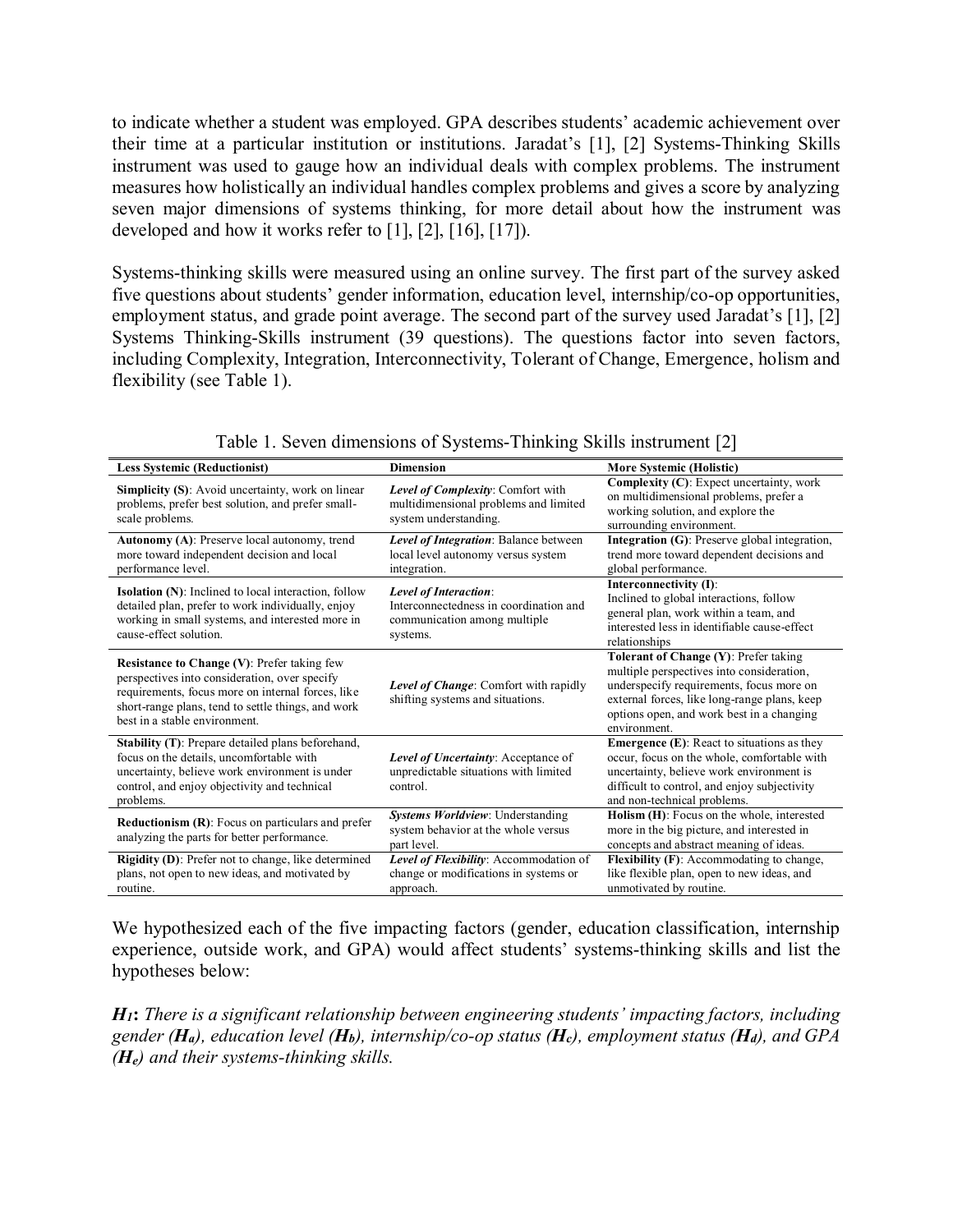Figure 1 represents the logic flow of this study. The latent variable is oval, while the observed variables are rectangles and the error terms are circles. Seven dimensions of systems thinking loaded on the latent variable (called *Systems-Thinking skills*) which serves as the latent dependent variable of the study. The proposed theoretical model investigated the potential relationship between impacting factors and engineering students' systems-thinking skills.



Figure 1. The Proposed Theoretical Model

## **Results and Discussion**

Table 2 shows the descriptive statistics of the 50 engineering students that participated in the study. The participants were informed that their participation was entirely voluntary and anonymous.

|                                              | л.<br>Demographic | Category   |               | $\overline{\phantom{a}}$<br>$\overline{\phantom{a}}$ |               |               |
|----------------------------------------------|-------------------|------------|---------------|------------------------------------------------------|---------------|---------------|
|                                              | Gender            | Female     | Male          |                                                      |               |               |
|                                              |                   | 24         | 26            |                                                      |               |               |
| <b>Education level</b><br>$\mathbf{2}$       |                   | Freshman   | Sophomore     | Junior                                               | Senior        | Graduate      |
|                                              |                   |            |               | 9                                                    | 27            | 14            |
|                                              | Internship/Co-Op  | Yes        | No            |                                                      |               |               |
|                                              |                   | 25         | 25            |                                                      |               |               |
| <b>Employment Status</b><br>$\boldsymbol{4}$ |                   | Yes        | No            |                                                      |               |               |
|                                              |                   | 23         | 27            |                                                      |               |               |
|                                              | GPA               | Below 2.00 | $2.00 - 2.50$ | $2.51 - 3.00$                                        | $3.01 - 3.50$ | $3.51 - 4.00$ |
|                                              |                   |            |               | 15                                                   | 13            | 20            |

Table 2: The descriptive statistics of the study sample (independent variables)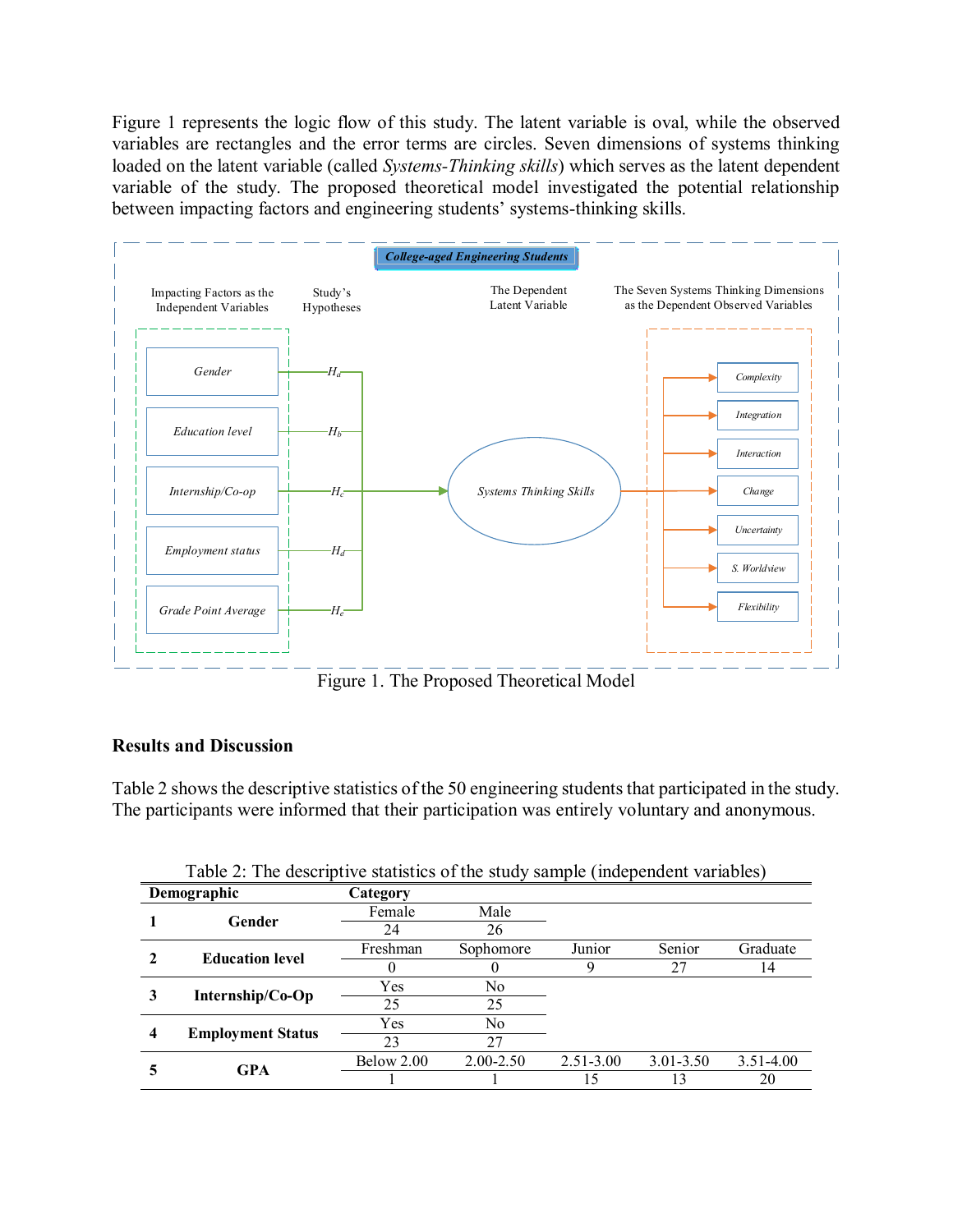The overall systems-thinking score was calculated by the average score of seven systemsthinking scores for each individual; then, the average and standard deviation of individuals overall ST scores within each demographic category were measured and presented in Table 3.

| <b>Variable</b>                                                      | Gender         |                | <b>Education Level</b> |                | Internship/ $Co$ -op<br>participation |                | <b>Employment</b><br>status |                | <b>GPA</b>     |                  |                  |                  |
|----------------------------------------------------------------------|----------------|----------------|------------------------|----------------|---------------------------------------|----------------|-----------------------------|----------------|----------------|------------------|------------------|------------------|
| Level                                                                | Female         | Male           | Junior                 | Senior         | Graduate                              | Yes            | No                          | Yes            | No             | $2.51 -$<br>3.00 | $3.01 -$<br>3.50 | $3.51 -$<br>4.00 |
| <i><b>Overall</b></i><br>Systems-<br><b>Thinking</b><br><b>Score</b> | 51.1<br>(14.6) | 50.9<br>(12.1) | 48.6<br>(10.0)         | 50.1<br>(10.8) | 54.1 (18.7)                           | 50.2<br>(11.2) | 51.8<br>(15.2)              | 54.9<br>(13.8) | 47.2<br>(11.1) | 50.3<br>(11.4)   | 48.5<br>(10.0)   | 52.9<br>(16.5)   |

Table 3. Summary statistics for Overall ST Score (out of 100 points)

The structural equation modeling results are summarized in Figure 2 (standardized solution) and Table 4 in the form of a full structural model which presents the relationship among all evaluated factors. AMOS version 24.0 was used to run the structural equation modeling (SEM). The seven dimensions of systems thinking loaded on the latent variable (called Systems-Thinking skills) which serves as the latent dependent variable of the study. Five factors served as the study's independent variables. Among all five independent factors, only the student's employment status had a significant relationship (standardized regression weight of .33 at 90% confidence interval) with the level of systems-thinking skills; consequently, *Hd (employment status)* was supported; and  $H_a$  (gender),  $H_b$  (education level),  $H_c$  (internship/co-op status), and  $H_e$  (GPA) were not supported.



Chi-squre/DF = 1.134; P(chi-squre) = .332; GFI = .928; RMSEA = .052

Figure 2. The Full Structural Analysis of the Proposed Theoretical Model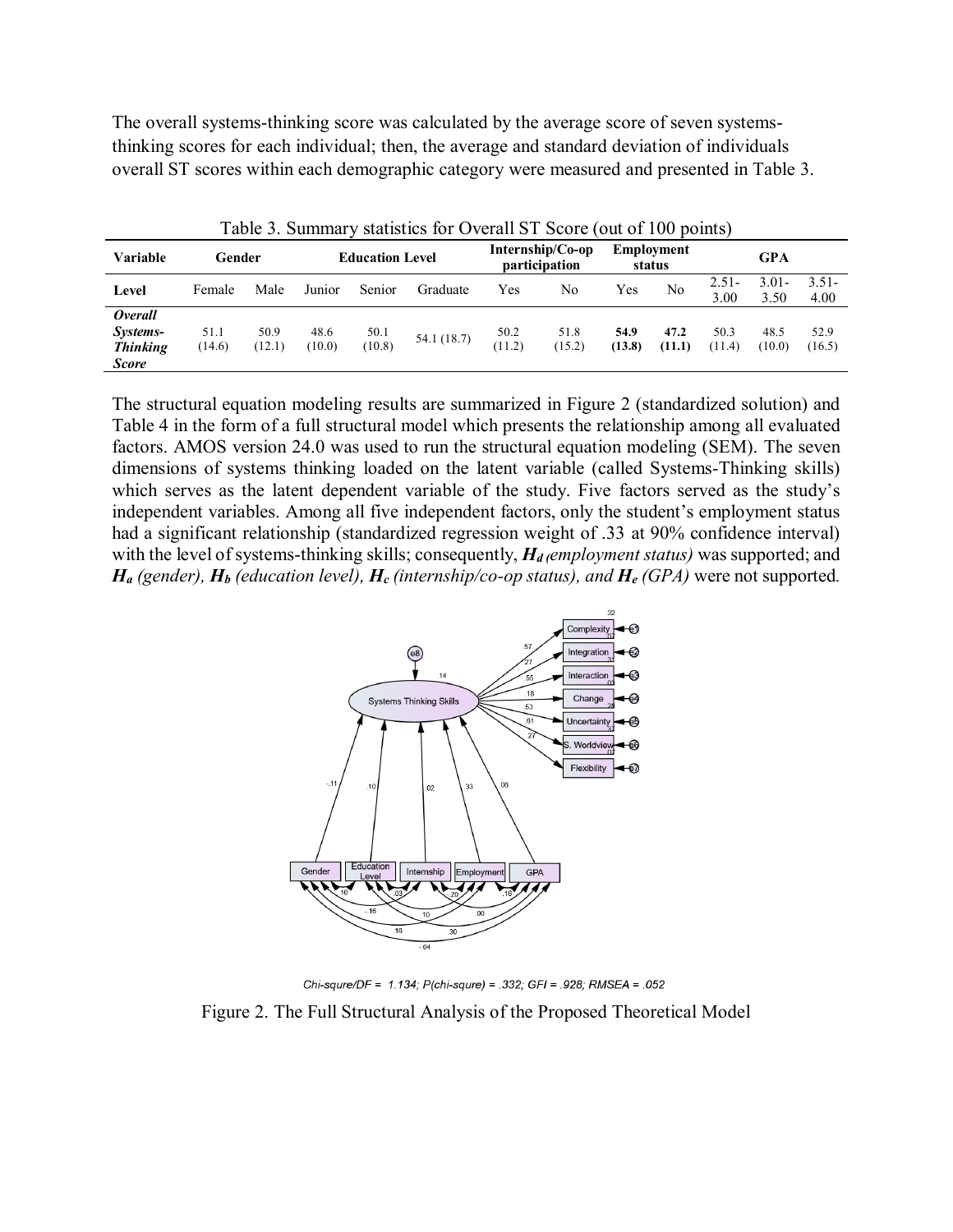| <b>Independent Variable Corresponding</b> | <b>Hypothesis</b>  | <b>Regression Weights</b> | <i>t</i> -value | Sig.     | <b>Result</b><br><b>Supported</b> |     |
|-------------------------------------------|--------------------|---------------------------|-----------------|----------|-----------------------------------|-----|
|                                           |                    | Unstandardized            | Standardized    |          |                                   |     |
|                                           |                    | estimate (Std. Error)     | estimate        |          |                                   |     |
| <b>Gender</b>                             | $H_a$              | $-3.09(4.66)$             | $-0.11$         | $-0.663$ | 0.508                             | No  |
| <b>Education level</b>                    | $H_b$              | 2.02(3.55)                | 0.10            | 0.568    | 0.570                             | No  |
| Internship/Co-Op                          | $H_c$              | 0.54(4.60)                | 0.02            | 0.117    | 0.907                             | No  |
| <b>Employment Status</b>                  | $\boldsymbol{H_d}$ | 8.86(5.18)                | 0.33            | 1.711    | 0.087                             | Yes |
| <b>GPA</b>                                | $H_e$              | 0.88(2.43)                | 0.06            | 0.363    | 0.716                             | No  |

Table 4. The result of SEM hypothesis testing

Gender did not significantly impact students' systems-thinking skills; *H<sup>a</sup>* was not supported. No significance was found in the internship/co-op category (e.g. *Hc* was not supported). Grade Point Average was not found to be significant in the study (e.g. *He* was not supported). No significance was found in the education-level category (e.g.  $H_b$  was not supported). However, because of the low sample size and subsequent low power of the current study, it cannot be concluded that engineering students in different education levels (e.g. senior, junior, and graduate) are not significantly different regarding their systems-thinking skills. Data associated with small sample sizes (e.g. less than 100) is more likely to be non-normal than the large sample size's data (e.g. more than 300) [18, pp. 116-117]. As a result, the regression weights and significance level in this study might be impacted by the non-normal (noisy) data associated with the small sample size [19].

Systems thinking was significantly predicted by student employment status. The impact of employment status on students' systems-thinking skills was significant at 90% confidence interval  $(\alpha \leq .10)$  with standardized regression weight of .33 (e.g.  $H_d$  was supported). The lower significance (i.e.,  $\alpha$  < .10 instead of  $\alpha$  < .05) and low regression weight in the current study might be because of the small sample size (e.g. 50). If a student had a job outside of school, they tended to be more holistic-thinking than their counterparts who are not employed outside of school. Employed engineering students had higher systemic skills scores in five out of seven ST dimensions (i.e., *complexity, integration, uncertainty, systems worldview,* and *flexibility*). Having a job outside of school might be one way to prepare students to be more equipped with complex multi-task ability and to work more effectively and efficiently in their future career.

#### **Conclusion and Future Research**

This study was conducted to analyze the determinant(s) that may or may not affect the ability of an engineering student to be a more or less holistic-thinker. The results found that only one determinant analyzed, employment status, had a significant effect on students' systems-thinking. Students who had a job outside of school tended to be more likely to have higher systems thinking skills than students who did not have a job outside of school. The main takeaways can be seen in the bullet points below:

- Engineering students with outside employment scored higher in overall systems-thinking skills than students without a job outside of school.
- Gender, grade point average, level of education, internship/co-op did not affect the development of students' systems-thinking skills significantly.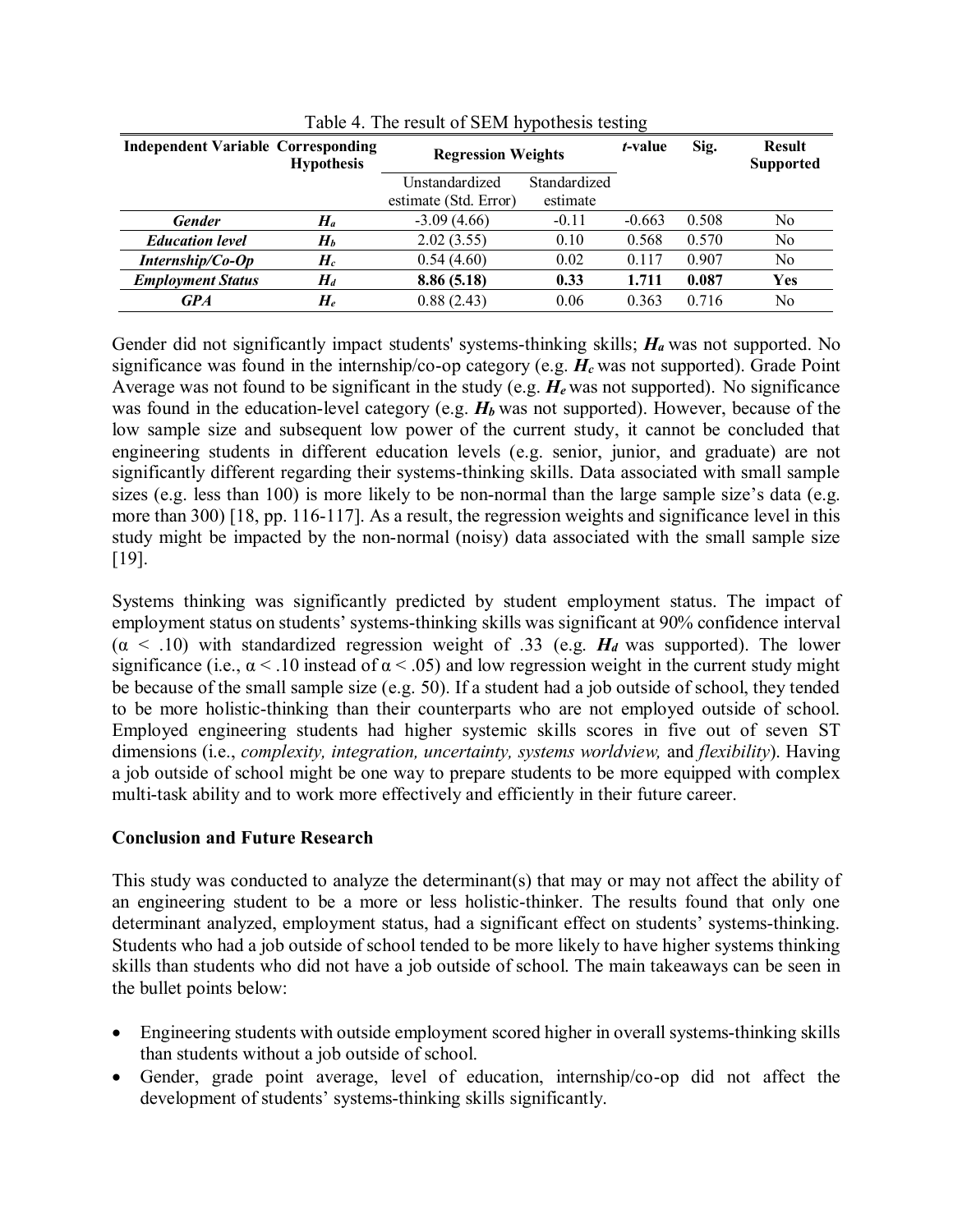This study was limited in a variety of ways. The most pressing concern was the limited sample size that was used to gather and determine results. In the future, more emphasis should be placed on gathering a large sample size to obtain more accurate results. The main ways to improve this study can be seen in the bullet points below:

- Involving the larger sample size participants to have the more reliable results
- Testing whether outside work should be categorized by the number of hours the individual works could be further evaluated.
- Involving more engineering students at differing universities to validate the results.
- Research could delve into how other extra-curricular activities besides having a job might affect a student's systems thinking ability. These extra-curricular activities could include, but are not limited to: playing a sport, being involved in an organization (e.g. student government), and volunteering.

### **Reference**

- [1] R. M. Jaradat, "Complex system governance requires systems thinking how to find systems thinkers," *International Journal of System of Systems Engineering*, vol. 6, no. 1/2, p. 53, 2015.
- [2] R. Jaradat, C. Keating, and J. Bradley, "Individual capacity and organizational competency for systems thinking," *IEEE Systems Journal*, vol. 12, pp. 1203-1210, 2018.
- [3] P. Checkland, *Systems Thinking, Systems Practice*. New York: John Wiley & Sons, 1993.
- [4] A. Bahill and B. Gissing, "Re-evaluating systems engineering concepts using systems thinking," *IEEE Transactions on Systems, Man and Cybernetics, Part C (Applications and Reviews)*, vol. 28, no. 4, pp. 516–527, 1998.
- [5] M. Frank, "Engineering systems thinking and systems thinking," *Systems Engineering*, vol. 3, no. 3, pp. 163–168, 2000.
- [6] M. Hopper, and K. A. Stave, "Assessing the effectiveness of systems thinking interventions in the classroom," in *26th International Conference of the System Dynamics Society*, July, 2008.
- [7] B. S. Bloom, M. D. Engelhart, E. J. Furst, W. H. Hill, and D. R. Krathwohl, *Taxonomy of educational objectives: Handbook 1: Cognitive domain*. White Plains, NY: Longman Publishing Group, 1984.
- [8] L. B. Sweeney and J. D. Sterman, "Bathtub dynamics: initial results of a systems thinking inventory," *System Dynamics Review*, vol. 16, no. 4, pp. 249–286, 2000.
- [9] M. Resnick, F. Martin, R. Sargent, and B. Silverman, "Programmable Bricks: Toys to think with," *IBM Systems Journal*, vol. 35, no. 3.4, pp. 443–452, 1996.
- [10] O. B.-Z. Assaraf and N. Orion, "Development of system thinking skills in the context of earth system education," *Journal of Research in Science Teaching*, vol. 42, no. 5, pp. 518– 560, 2005.